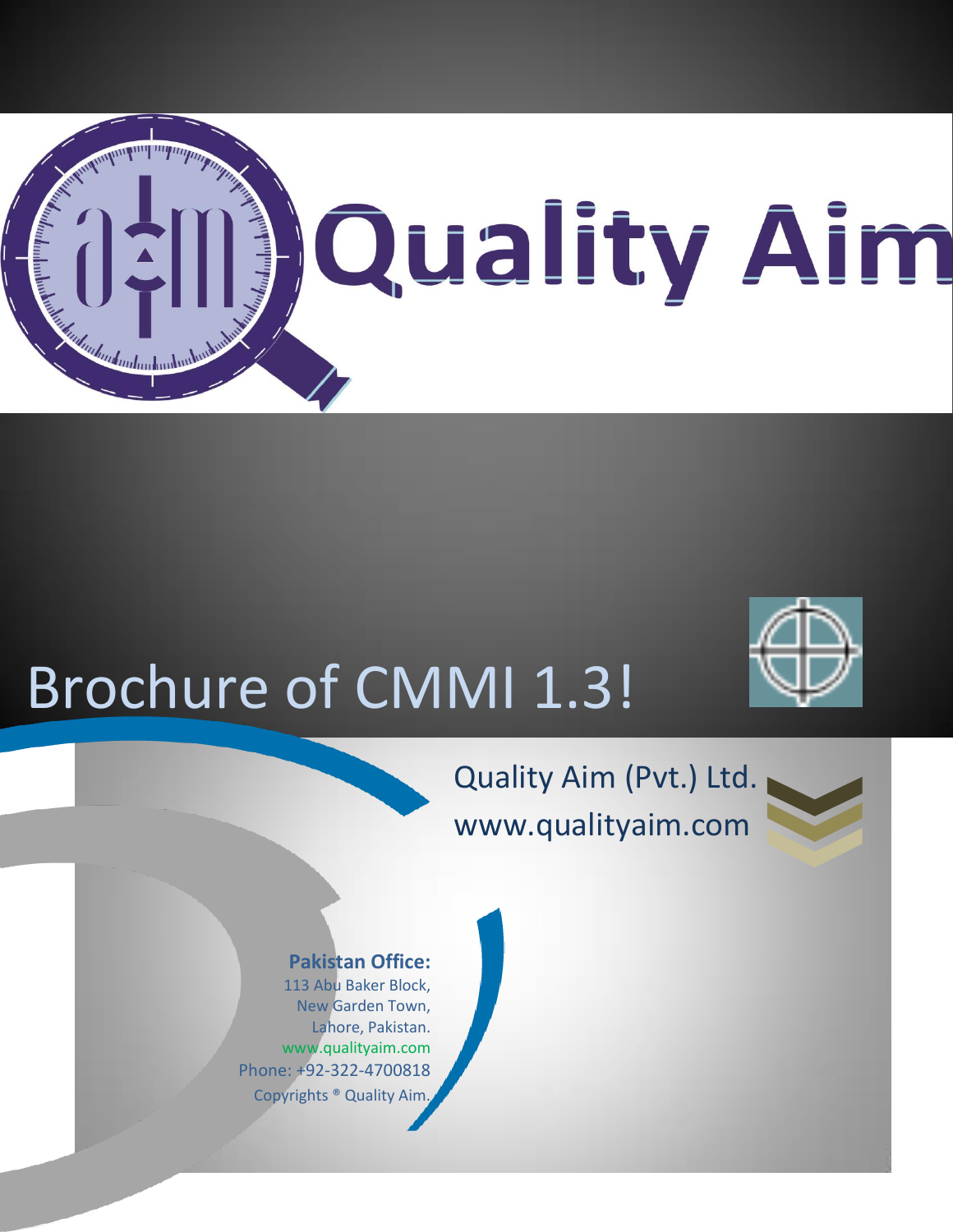

## **Capability Maturity Model Integration (CMMI® 1.3):**



Capability Maturity Model Integration (CMMI® 1.3) for Development is a process improvement model that provides organizations with the essential elements of effective processes, which will improve their performance. CMMI-based process

improvement includes identifying your organization's process strengths and weaknesses and making process changes to turn weaknesses into strengths. CMMI provides guidance for efficient, effective improvement across multiple process disciplines in an organization.

#### **Who Needs CMMI 1.3?**

- $\frac{1}{\sqrt{2}}$  IT companies / Software Houses
- **↓** Software Development Depts. Of Banks & Insurance companies,
- Government & Classified **Organizations**
- $\overline{\phantom{a}}$  Hospitals etc.

#### **Benefits of CMMI:**

- $\checkmark$  Better organizational image because of certification
- $\checkmark$  Continual process improvement
- $\checkmark$  Better customer satisfaction
- $\checkmark$  Increased quality & ROI
- $\checkmark$  More accurate schedules
- $\checkmark$  Lower development costs
- Improved employee morale
- Reduced employee turnover

#### **Why to choose Em Quality Aim**

We consider our team the most valued asset and struggling to equip them with the latest techniques and technologies. As it is mentioned that, we are a consulting company, backed by consultants with credentials such as ISO 27001 Lead Auditor, CISA, CISSP, ISO 22301, ISO 9001, 27001, 20000 Internal Auditors & Appraisal Team Member for CMMI & TMMI, IBM Certified Solution Developer - IBM DataStage, Project Management Professional, and Certified Project Management Professional (PMP®).

We have served some distinguished clients in Government, Banking Sector, Telecommunications, Software Industry and Textile Sector. Our Team has served to a great number of clients in Pakistan, UAE, Saudi Arabia, Afghanistan and USA. As a quality and security enhancement partner, we enable our clients to achieve quality and security business objectives for the highest level of Customer Satisfaction. We also cover Information System and Security Auditing and conduct IT infrastructure health checks covering processes, procedures, controls, data, hardware, software and networks.



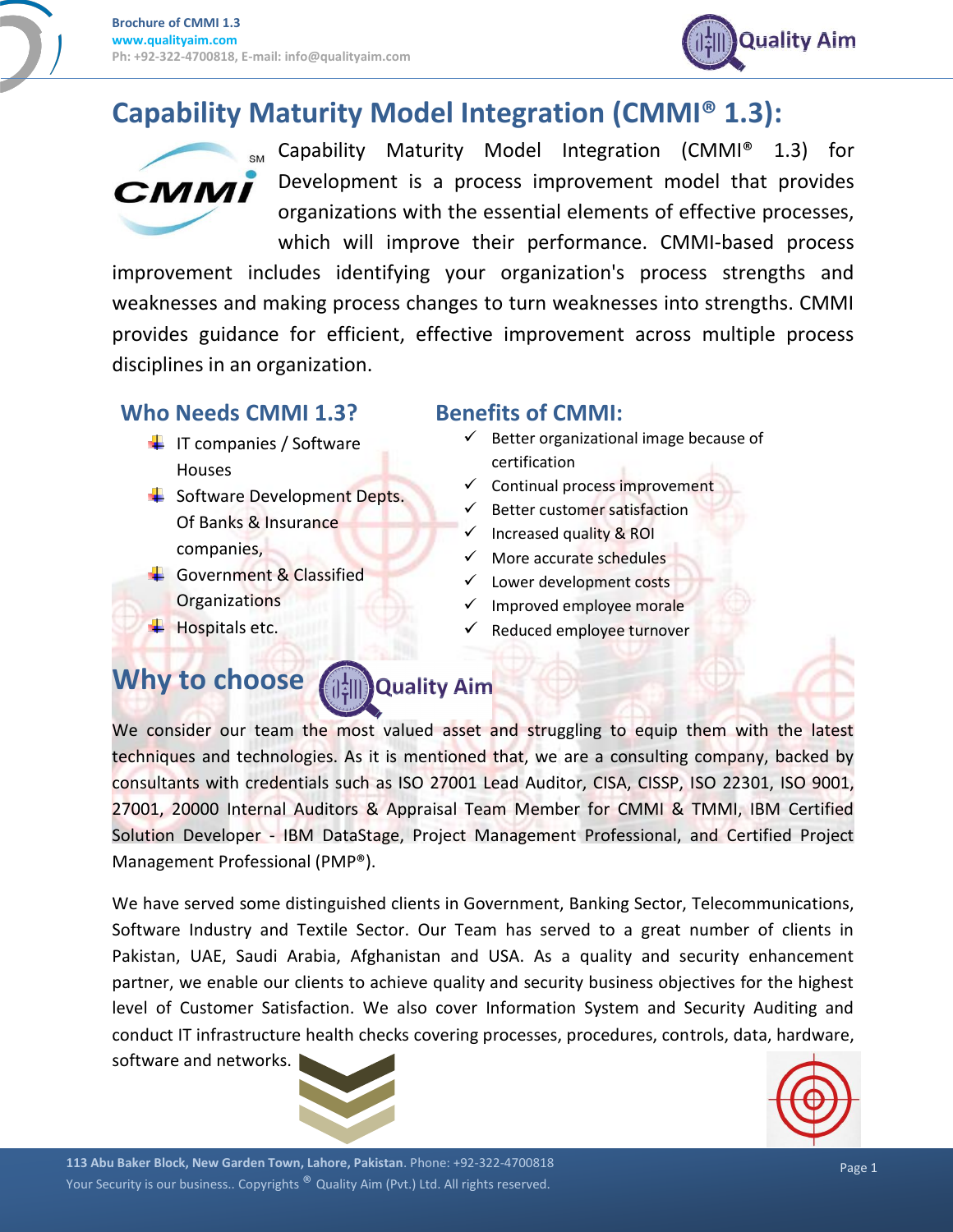

## **CMMI – Consultancy & Appraisal Framework**



## **Services for CMMI 1.3:**

**1 Gap Analysis:** Consultants carry out a Gap analysis activity to determine the gaps with respect to respective maturity level of CMMI by thoroughly reviewing the current practices of the client organization. This activity includes review of current practices, documented procedures and project documentation for selected areas using CMMI as reference model. Gap Analysis Report is developed and based on that, a high level Process Improvement Action Plan (PIAP) is developed to document actions to prepare for a higher maturity level.

**2 CMMI 1.3 Awareness and Implementation Training:** Our consultant delivers an awareness session on CMMI. A Lead Implementer training on CMMI is provided to facilitate the organization and its key stakeholders to better understand the requirements of the Model. It is not an authorized training.

**3 Official Intro To CMMI Training:** SEI's Authorized trainer deliver Intro to CMMI Training. A CMMI® 1.3 Authorized Training will be delivered for the Process Engineering Group. This authorized training is a prerequisite for ATM Training. If someone has not attended this training then he can not be an ATM for SCAMPI Class A Appraisal.

**4 Domain Analysis / Control Area Analysis:** We do interactive session(s) with organization's practitioners and discuss the model practices of each process area and try to establish a link that how CMMI can best help the organization. This activity helps clients to understand the vital concepts of CMMI process areas as well as help them understand a road map specific to their organization.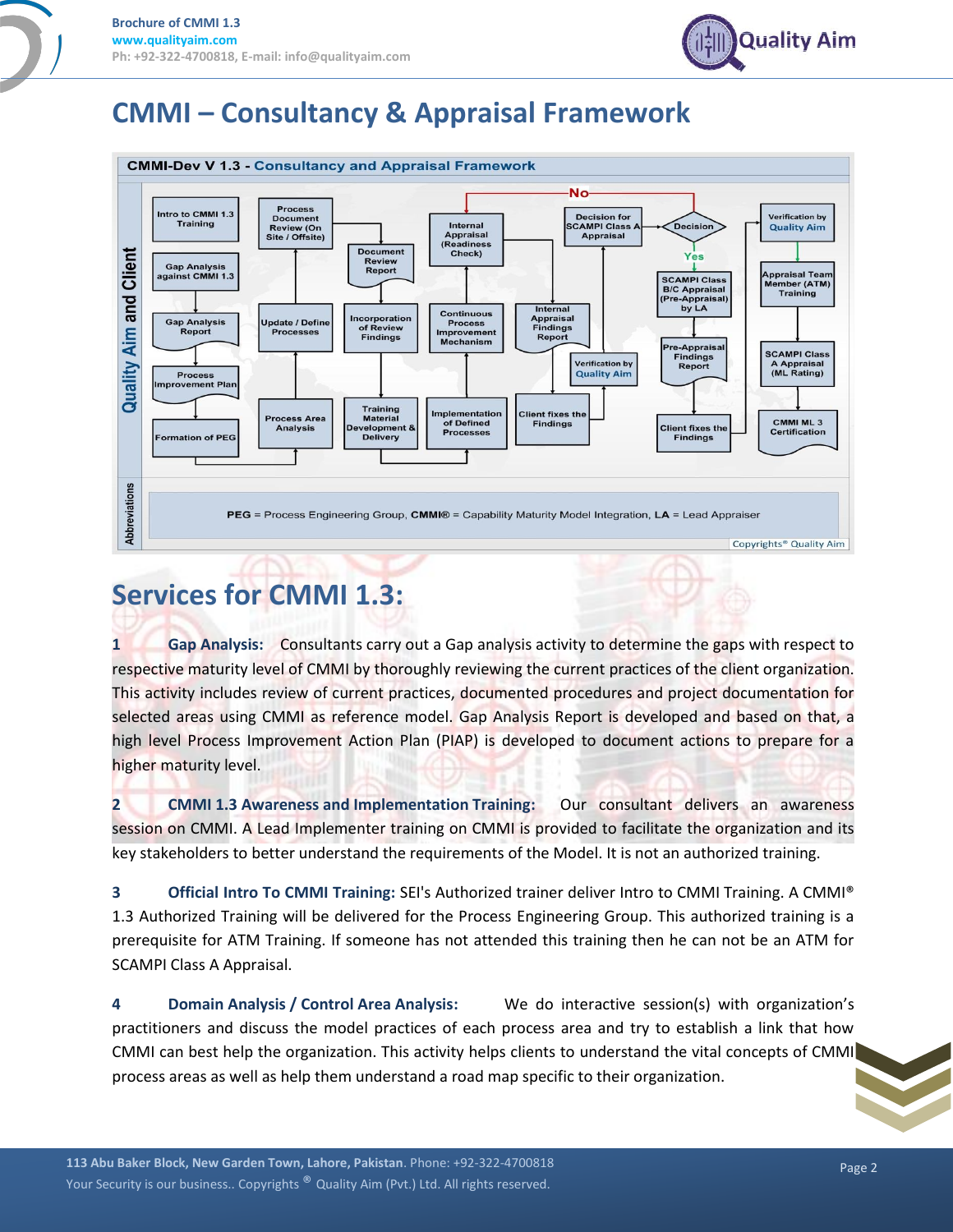**5 Process Documentation for Client:** Our consultants assist in the restructuring of the Process Action Team (PAT). We conduct the meetings with practitioners on their current practices and assist them in the preparation of Process Outline and Flow Diagrams/ Solicit Feedback.

Quality Aim also provides assistance in the preparation of draft document(s) and conduct review with practitioners. We also assist the client, how to place document(s) under management and control and how to publish & distribute the process documentation.

**6 Document Review:** Quality Aim helps the client to develop Policies, Procedures, Templates, Artifacts and Training Material. We perform documentation reviews (on site & off site) to verify the compliance against the defined processes of CMMI up to ML 3.

**7 Training Material Development:** Consultants develop training material against new processes against CMMI and conducts training sessions for the practitioners for their better understanding and implementation support. Quality Aim helps the client to develop Training material for their Standard Processes & assists them to conduct training on standard processes to relevant staff in the organization.

**8 Implementation Support:** We facilitate our clients in implementing defined processes and maintaining objective evidences for appraisal. We also facilitate the client in convincing the practitioners and adopting the processes.

**9 Readiness Check (Pre-Appraisal):** A Pre-Appraisal activity using SCAMPI Class B or C method helps the client organization and the our Consultants to determine the readiness of the client for SCAMPI Class A Appraisal. Our consultants with the help of trained staff members from the client site perform this activity.

**10 Appraisal Team Member Training:** This two days training is provided by the SCAMPI Lead Appraiser. For this training CMMI 1.3 authorized training (3 day training) is mandatory. After attending this training Appraisal Team Members (ATMs) would be able to participate in SCAMPI Class Appraisal.

**11 SCAMPI Class "A" Appraisal:** The Standard CMMI Appraisal Method for Process Improvement (SCAMPI) is designed to provide benchmark quality ratings relative to Capability Maturity Model Integration® (CMMI®) models. It is applicable to a wide range of appraisal usage modes, including internal process improvement and external capability determinations

**12 Compliance Monitoring:** This is an on-going activity. We visit the client on regular intervals to evaluate its compliance via performing readiness checks (random audits). We provide Compliance % Report on every visit. These intervals can be planned (after every one or two months) or can be

unplanned.







**Quality Aim**